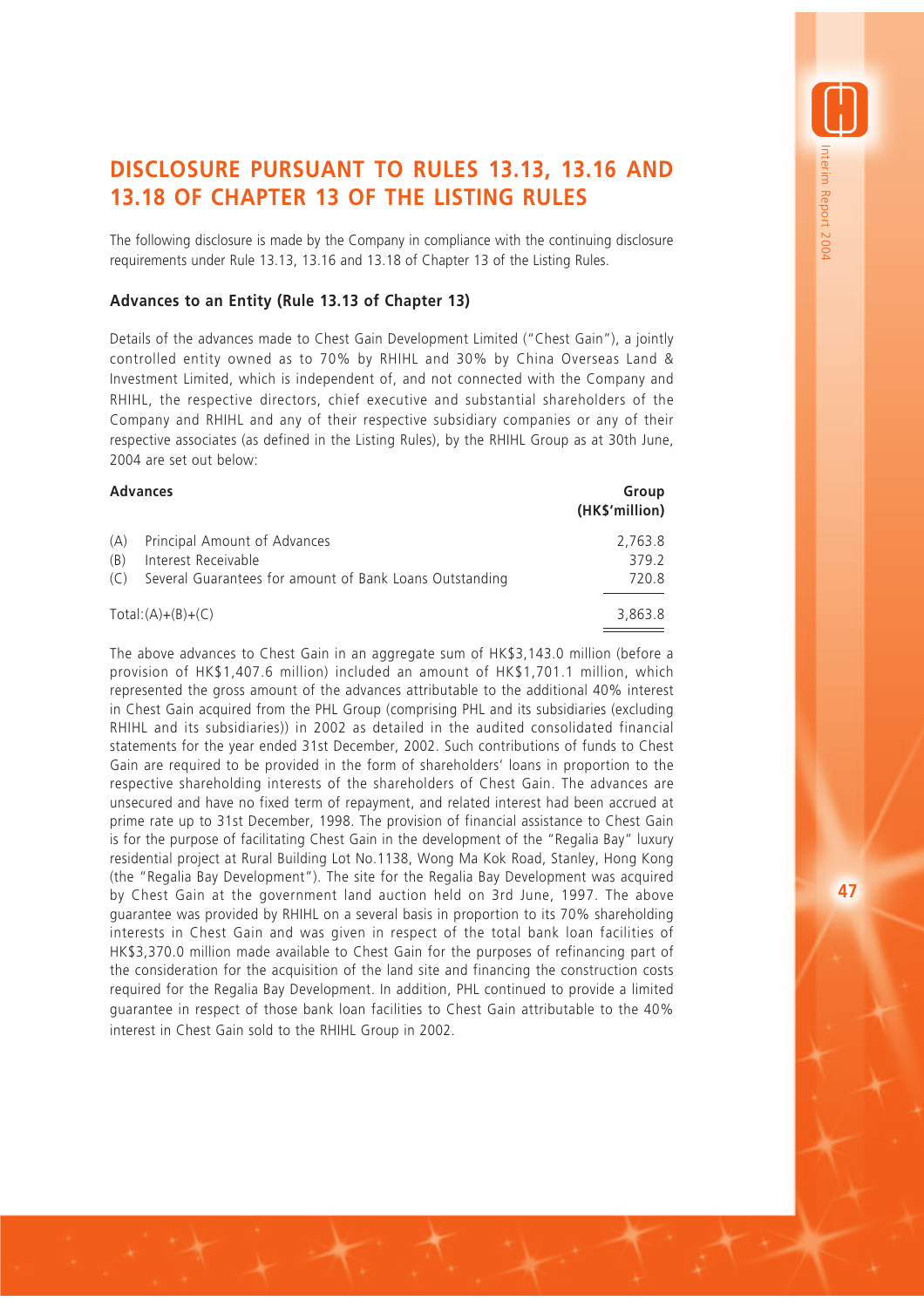The sale programme for the Regalia Bay Development first commenced in September 2003 and the entire development was completed in March 2004. Net proceeds received from the sale of the houses at the Regalia Bay Development have been continuously applied towards repayment of the amounts drawn down and outstanding under the bank loan facilities. As any amounts repaid under the bank loan facilities cannot be redrawn, the amount of the above guarantee provided by the Group was calculated by reference to the loan amounts outstanding under the bank loan facilities as at 30th June, 2004.

Calculated on the basis shown above, the aggregate of advances and other financial assistance as at 30th June, 2004 provided by the Group to Chest Gain in the sum of HK\$3,863.8 million (based on the amount of bank loans outstanding) represented 38.2% of the consolidated total assets of the Company of 10,107.0 million (the "Century TA"), by reference to its latest unaudited condensed consolidated financial statements for the six months ended 30th June, 2004.

#### **Financial Assistance provided to and Guarantees given for Affiliated Companies (Rule 13.16 of Chapter 13)**

Details of the financial assistance provided to and guarantees given for affiliated companies (including Chest Gain) by the Group as at 30th June, 2004 are set out below:

| Name of<br><b>Affiliated</b><br><b>Companies</b> |                                   | Principal<br>Amount of<br><b>Advances</b><br>(HK\$'million) |     | <b>Interest</b><br><b>Receivable</b><br>(HK\$'million) | <b>Bank Facilities</b> | Guarantee<br>given for<br>based on the<br>amount of<br><b>Bank Loans</b><br>Outstanding<br>(HK\$'million) |
|--------------------------------------------------|-----------------------------------|-------------------------------------------------------------|-----|--------------------------------------------------------|------------------------|-----------------------------------------------------------------------------------------------------------|
| Chest Gain                                       |                                   | $(A)$ 2,763.8                                               | (B) | 379.2                                                  | (C)                    | 720.8                                                                                                     |
| Cheerjoy Development<br>Limited                  | (D)                               | 155.2                                                       |     |                                                        |                        | Nil                                                                                                       |
| Talent Faith Investments Ltd.                    | (E)                               | 78.6                                                        |     |                                                        |                        | Nil                                                                                                       |
| 8D International (BVI) Limited                   | (F)                               | 38.5                                                        |     |                                                        |                        | Nil                                                                                                       |
| 8D Matrix Limited                                | (G)                               | 0.7                                                         |     |                                                        |                        | Nil                                                                                                       |
| Bright Future (HK) Limited                       | (H)                               | 5.6                                                         |     |                                                        |                        | Nil                                                                                                       |
| Network Sky Limited                              | (1)                               | 1.9                                                         |     |                                                        |                        | Nil                                                                                                       |
| Smart Tactic Limited                             | $\left( \mathsf{J}\right)$        | 0.4                                                         |     |                                                        |                        | Nil                                                                                                       |
|                                                  | Total: $(A)+(B)+(C)+(D)$ to $(J)$ |                                                             |     |                                                        |                        | 4,144.7                                                                                                   |

Relevant details in respect of the financial assistance provided to and guarantees given for Chest Gain are disclosed above under Rule 13.13 of Chapter 13 of the Listing Rules.

Interim Report 2004

nterim Report 2004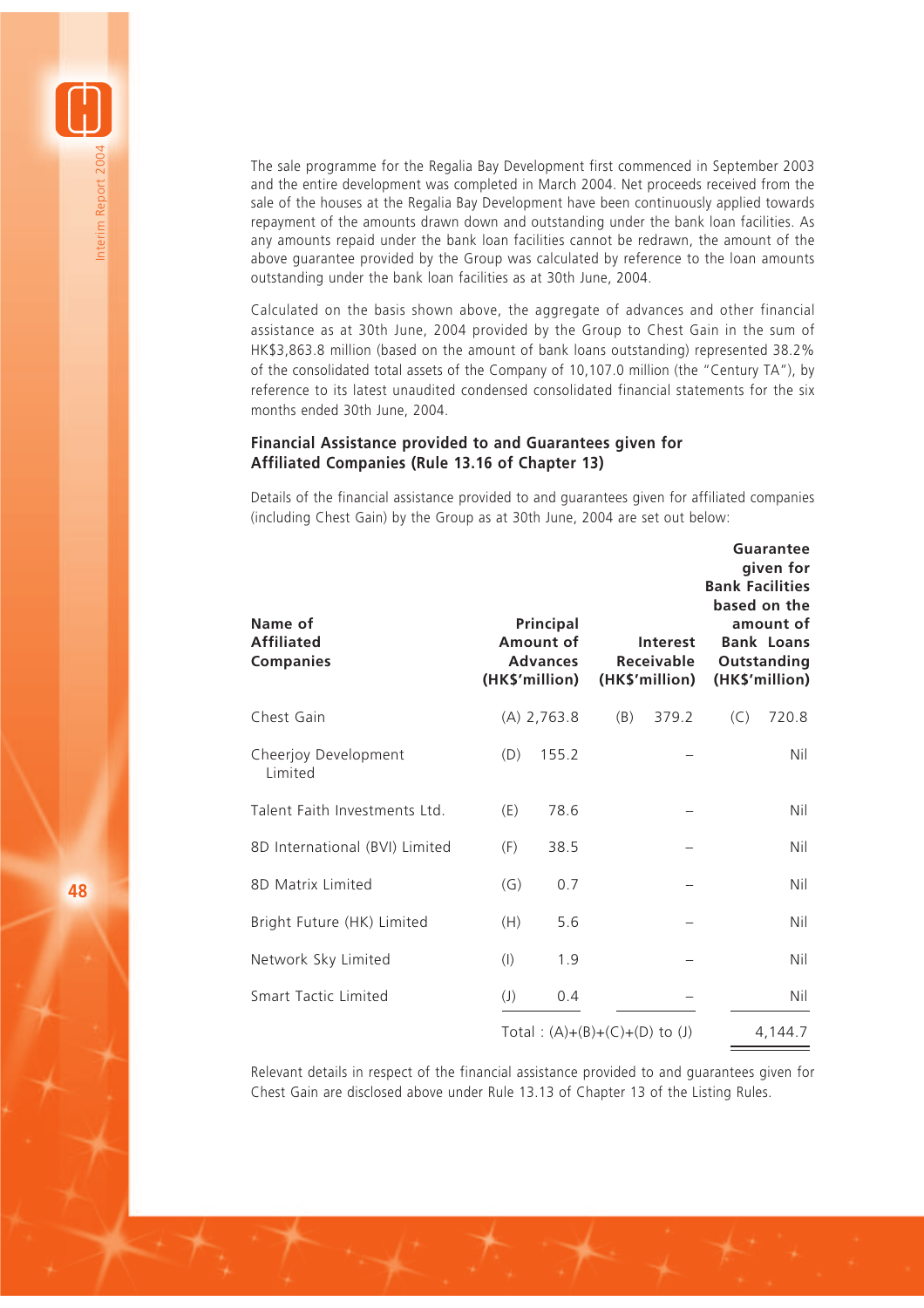Cheerjoy Development Limited ("Cheerjoy") was a wholly-owned subsidiary company of PHL and became a 30% owned associate of PHL during 1999. Cheerjoy owns the development property at Ap Lei Chau Inland Lot No. 129, Ap Lei Chau East, Hong Kong. The remaining 70% shareholding interest in Cheerjoy is owned by a third party, which is independent of, and not connected with PHL, the directors, chief executive and substantial shareholders of PHL and any of its subsidiary companies or any of their respective associates (as defined in the Listing Rules). The advances were provided by the PHL Group in the form of shareholder's loans and, according to the terms of the shareholders' agreement in respect of this joint venture, would not be in proportion to PHL's shareholding interest in Cheerjoy. The advances were provided for the purpose of funding the working capital requirements of Cheerjoy, are unsecured, interest free and have no fixed term of repayment.

Talent Faith Investments Ltd. ("Talent Faith") was previously a 50% owned associate of PHL. Talent Faith owns a 65% interest in a joint venture company which, in turn, owns 70% interest in an equity joint venture in the People's Republic of China involved in property development project in Beijing. The other 50% beneficial interest in Talent Faith was previously held by the purchaser (the "Purchaser") under a sale and purchase agreement for the sale by the PHL Group of a 50% interest in Talent Faith entered into in 2000 (the "Former SP Agreement"). Due to the default by the Purchaser under the Former SP Agreement, PHL Group has enforced its rights in the prior year to repossess the 50% interest in Talent Faith sold to the Purchaser under the Former SP Agreement. In July 2003, the PHL Group entered into a new sale and purchase agreement with the Purchaser for the sale of the PHL Group's 100% interest in Talent Faith for a gross consideration of HK\$181.9 million (the "New SP Agreement"), with completion stipulated for November 2003. Though the PHL Group has received from the Purchaser certain deposits and part payments, the Purchaser has failed to comply with the stipulated schedule for the full settlement of the consideration payable under the New SP Agreement. While the PHL Group is legally retaining the entire shareholding ownership in Talent Faith, the PHL Group is negotiating with the Purchaser for its remedy of the default. Under these circumstances, despite the holding of a 100% shareholding interest in Talent Faith at the balance sheet date, the directors of PHL consider it appropriate to continue to account for the PHL Group's interest therein as an associate, as the PHL Group's control over Talent Faith may be temporary, subject to the outcome of the New SP Agreement. The advances were provided by the PHL Group in the form of shareholder's loans and, in accordance with the terms in the Former SP Agreement, would not be in proportion to PHL's shareholding interest in Talent Faith. The advances were provided for the purpose of funding the working capital requirements of Talent Faith, are unsecured, interest free and have no fixed terms of repayment.

8D International (BVI) Limited ("8D-BVI") is a 30% owned associate of RHIHL, which is now principally involved in the development and distribution of technologically advanced security and building related systems and software development and promotions businesses. The remaining shareholding interests in 8D-BVI are indirectly owned as to 10% by the Company and 60% by Mr. Lo Yuk Sui. The advances were provided by the CCIHL Group and the RHIHL Group in the form of shareholders' loans in proportion to the respective shareholding interests of the Company and RHIHL in 8D-BVI, for the purpose of financing the working capital of 8D-BVI. The advances are unsecured, interest free and have no fixed term of repayment.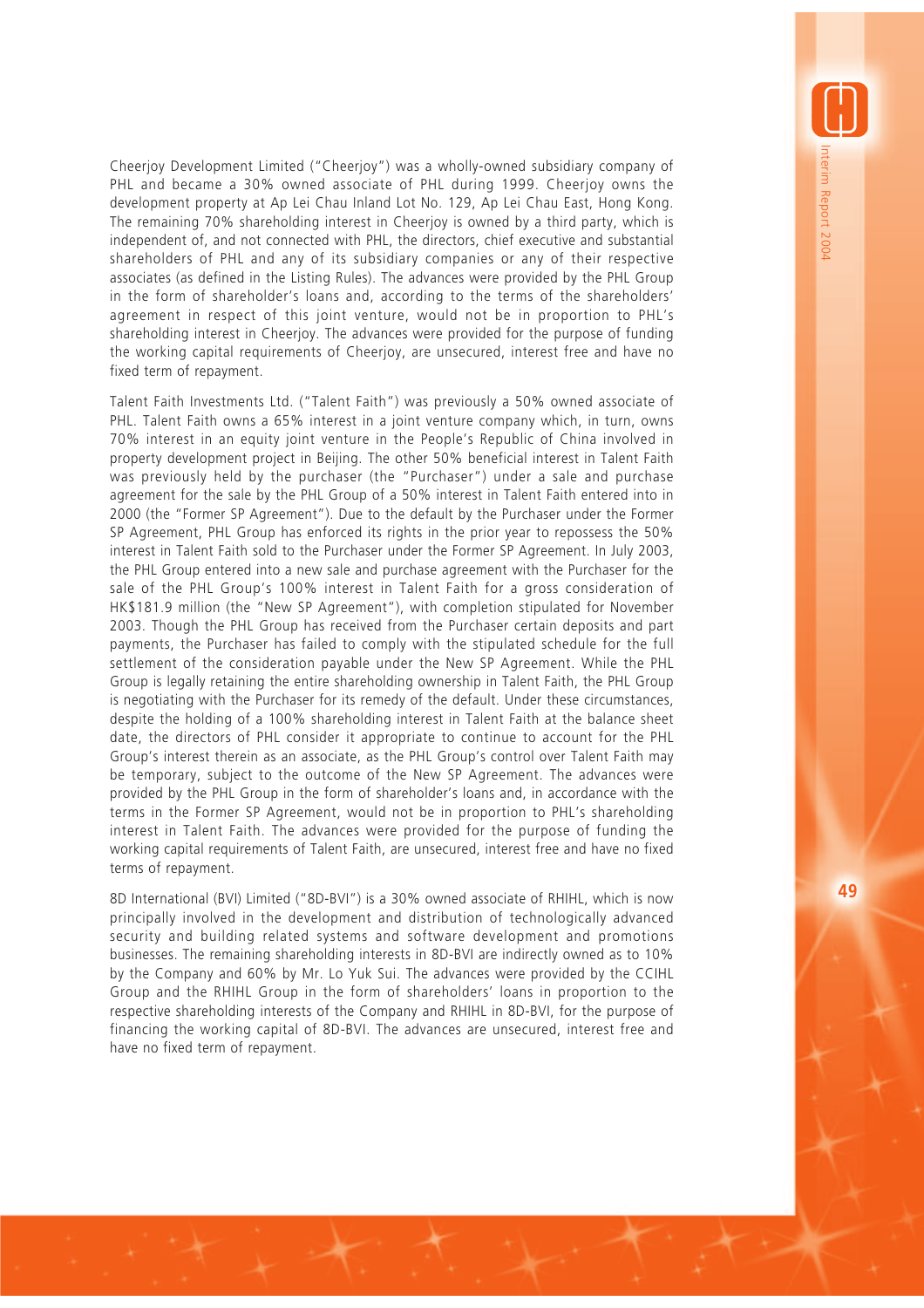8D Matrix Limited ("8D Matrix") is a 30% owned associate of RHIHL (RHIHL also holds an additional 6% attributable interest through its holding in 8D-BVI), which is involved in promotions and communications businesses. The remaining shareholding interests in 8D Matrix are owned as to 10% indirectly by the Company (the Company also holds an additional 2% attributable interest through its holding in 8D-BVI) and 60% indirectly by Mr. Lo Yuk Sui through his associates (as defined in the Listing Rules), including 8D-BVI. The advances were provided by the CCIHL Group and the RHIHL Group in the form of shareholders' loans in proportion to the respective shareholding interests of the Company and RHIHL in 8D Matrix, for the purpose of financing the working capital of 8D Matrix. The advances are unsecured, interest free and have no fixed term of repayment.

Bright Future (HK) Limited ("Bright Future"), a 50% owned associate of RHIHL, owns a 90% effective equity interest in a foreign enterprise engaged in the operation of a hotel in Qinghai in The People's Republic of China. The remaining 50% shareholding interest in Bright Future and the remaining 10% equity interest in the aforesaid foreign enterprise are owned by third parties respectively, which are independent of, and not connected with RHIHL, the directors, chief executive and substantial shareholders of RHIHL and any of its subsidiary companies or any of their respective associates (as defined in the Listing Rules). The advances to Bright Future were provided by the RHIHL Group in the form of shareholder's loans in proportion to RHIHL's shareholding interest in Bright Future, for the purpose of funding the working capital requirements of Bright Future. The advances to Bright Future are unsecured, interest free and have no fixed term of repayment.

Network Sky Limited ("Network Sky") is a 25% owned associate of each of PHL and RHIHL, which through its wholly-owned subsidiary company is engaged in the carrying on of a light refreshment operation. The other shareholding interests in Network Sky are owned as to 25% indirectly by Mrs. Kitty Lo Lee Kit Tai, a director of PHL and RHIHL (until 18th August, 2004), through her associate (as defined in the Listing Rules) and 25% directly by a third party which is independent of, and not connected with PHL and RHIHL, the directors, chief executive and substantial shareholders of PHL and RHIHL and any of its subsidiary companies or any of their respective associates (as defined in the Listing Rules). The advances to Network Sky were provided by the PHL Group and RHIHL Group in the form of shareholder's loans in proportion to the their respative shareholding interests in Network Sky, for the purpose of financing the working capital of Network Sky. The advances are unsecured, interest free and have no fixed term of repayment.

Smart Tactic Limited ("Smart Tactic"), a 30% owned associate of PHL, is engaged in carrying on business in sourcing, trading and distributing biometric security products primarily in The People's Republic of China. The remaining 70% shareholding interest in Smart Tactic is owned by a third party, which is independent of, and not connected with PHL, the directors, chief executive and substantial shareholders of PHL and any of its subsidiary companies or any of their respective associates (as defined in the Listing Rules). The advances to Smart Tactic were provided by PHL in the form of shareholder's loans in proportion to PHL's shareholding interest in Smart Tactic, for the purpose of funding the working capital requirements of Smart Tactic. The advances to Smart Tactic are unsecured, interest free and have no fixed term of repayment.